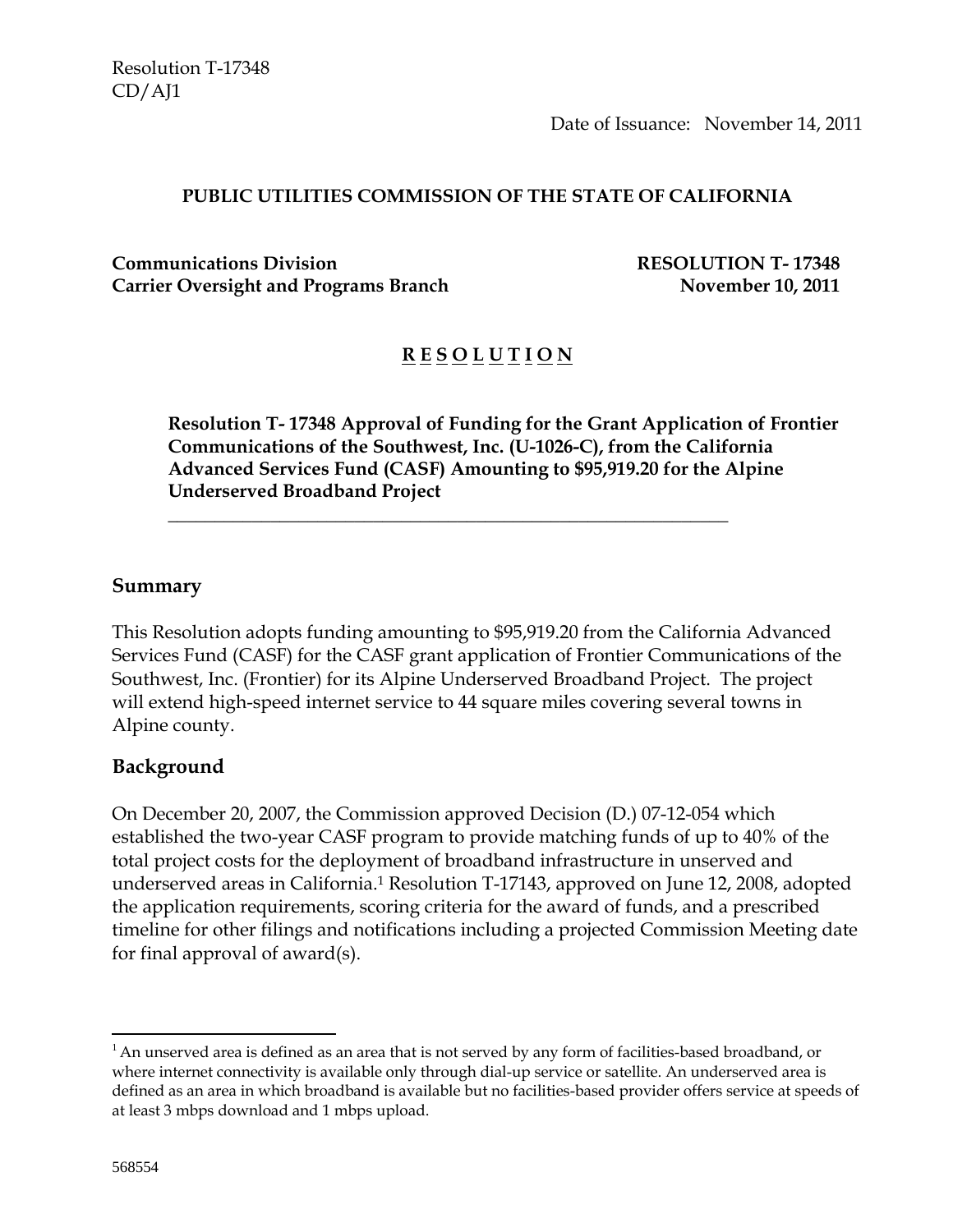# **Notice/Protests**

Communications Division (CD) staff posted the proposed area project map, census block groups (CBGs) and zip codes lists by county for the Frontier Alpine project on the Commission's CASF website page under "Pending New CASF Applications to Offer Broadband as of September 19, 2011." CD received no challenges to the proposed project areas.

### **Discussion**

This Resolution adopts CD's recommended CASF funding award of \$95,919.20 for the Alpine project. This award represents 40% of the total project cost of \$239,798. Key information on the project is on page A-1 of Appendix A. Shapefiles and map of the proposed project can be found on pages A-2 and A-3 of Appendix A, respectively.

### Project Overview

On January 24, 2011, Frontier, an incumbent local exchange carrier (ILEC), submitted an application for CASF funding in underserved areas in Alpine County. Frontier has been a provider of local exchange service in California for the past 75 years. Aside from local exchange service, it also provides high-speed internet service, long distance and enhanced services.

The proposed Alpine broadband project area is an underserved area that currently does not have access to any wireline broadband availability; it only has pocket areas with wireless broadband availability with speeds of less than 3 mbps. The proposed Alpine broadband project is intended to extend high-speed internet service over a 44 square mile area through the expansion of Digital Subscriber Line (DSL) deployment into the more remote areas of Frontier's rural exchanges. This expansion will involve the addition of DSL capability for 623 households in the Markleeville, Woodfords, Paynesville, Fredericksburg and surrounding areas of Alpine County through the addition of three new Adtran DSLAMs. The CBGs impacted by the project are: 060030100001 and 060030100002.

Frontier has targeted these areas for broadband deployment because of the existence of customer demand and because it determined the project is economically feasible with the assistance of the 40% CASF grant of \$95,919.20 to match Frontier's funding of \$143,878.80.

When completed, the project will reach an estimated 623 households at speeds of 3 megabits per second (mbps) download and 1 mbps upload. Frontier initially estimates the project would yield 381 potential subscribers in the proposed area.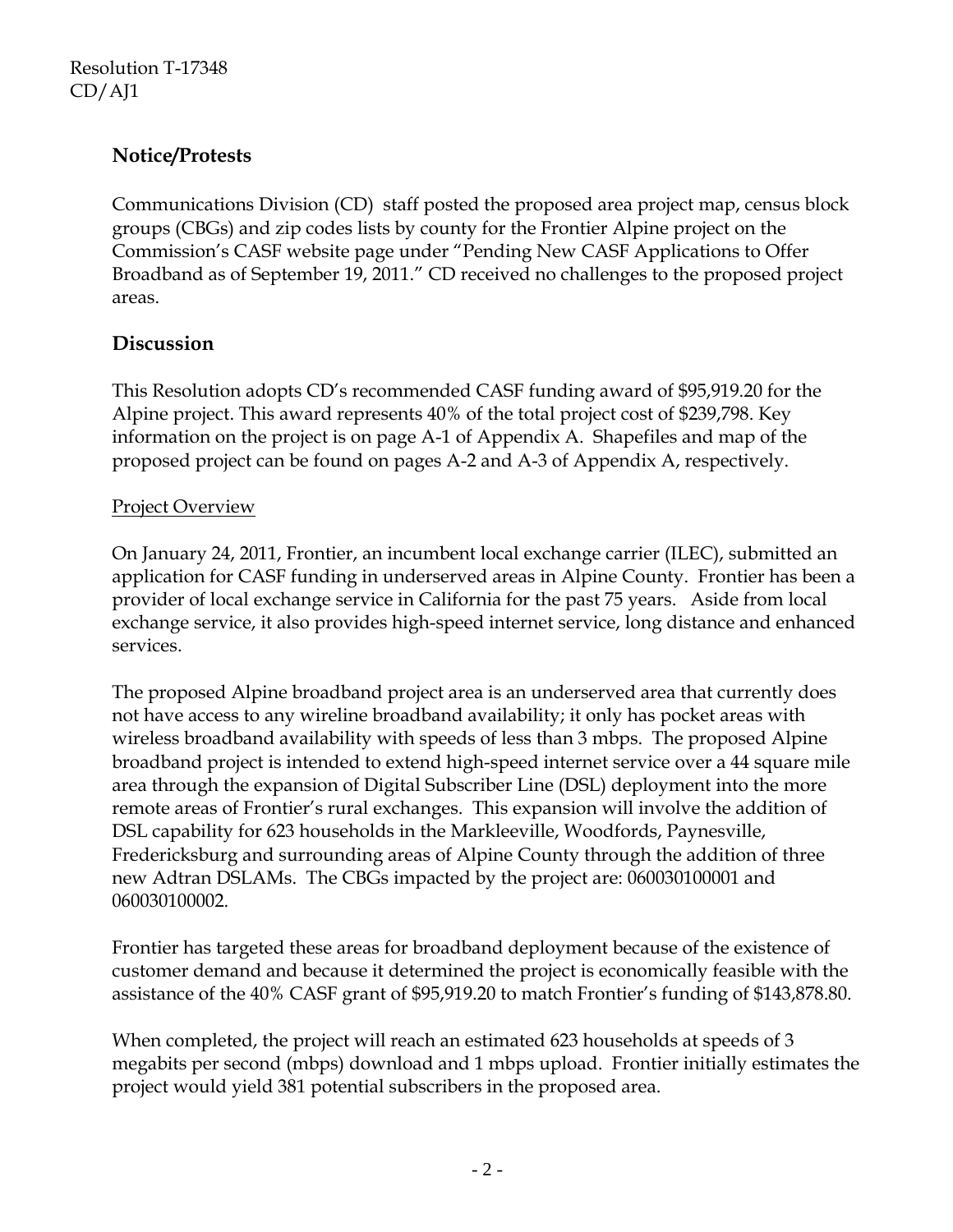Frontier has committed to a broadband pricing plan for one-year starting from the beginning date of service under the following terms:

| <b>DSL</b> w/Access Line         | Non-contract | <b>Customer Contract</b><br>(1 or 2 year) |          |
|----------------------------------|--------------|-------------------------------------------|----------|
| Installation (one-time)          | \$134.99     | \$34.99                                   |          |
| <b>DSL Service Monthly</b>       | 39.99        | 35.99                                     |          |
| Modem Fee Monthly                | 6.99         | 6.29                                      |          |
| Security Software Monthly        | 2.99         | 2.69                                      | optional |
| <b>Early Termination Penalty</b> | N/A          | 200.00                                    |          |

*The customer is required to purchase a dial tone line in conjunction with DSL for the above pricing*.

| <b>Stand-alone DSL</b>           | Non-contract | <b>Customer Contract</b><br>(1 or 2 year) |          |
|----------------------------------|--------------|-------------------------------------------|----------|
| Installation (one-time)          | \$134.99     | \$34.99                                   |          |
| <b>DSL Service Monthly</b>       | 49.99        | 47.49                                     |          |
| Modem Fee Monthly                | 6.99         | 6.64                                      |          |
| Security Software Monthly        | 2.99         | 2.84                                      | optional |
| <b>Early Termination Penalty</b> | N/A          | 200.00                                    |          |

*The purchase of a modem is required with DSL service. Security software is mandatory with month-to-month pricing and optional with a price protection plan (contract). Several bundled service options are available which may significantly lower the monthly price of the DSL offering and reduce or waive the installation charge. In addition, occasional promotional discounts are offered.* 

### Project Qualification

To qualify under the CASF program, the applicant is required to submit proof that the area is unserved or underserved by submitting shapefiles of the proposed project. CD reviews the submitted shapefiles by comparing them with United States 2010 Census data and the revised June 30, 2010, California Broadband Availability maps. Once the area is found to be eligible either as an unserved or underserved area, CD staff evaluates all other information submitted by the applicant to determine if the project meets the requirements as outlined in Resolution T-17143. Other information reviewed include: proof of a Certificate of Public Convenience and Necessity (CPCN) from the Commission; descriptions of current and proposed broadband infrastructure; potential subscriber size and household incomes; project construction schedule; project budget; proposed pricing and commitment period for new subscribers; and financial qualifications of the applicant.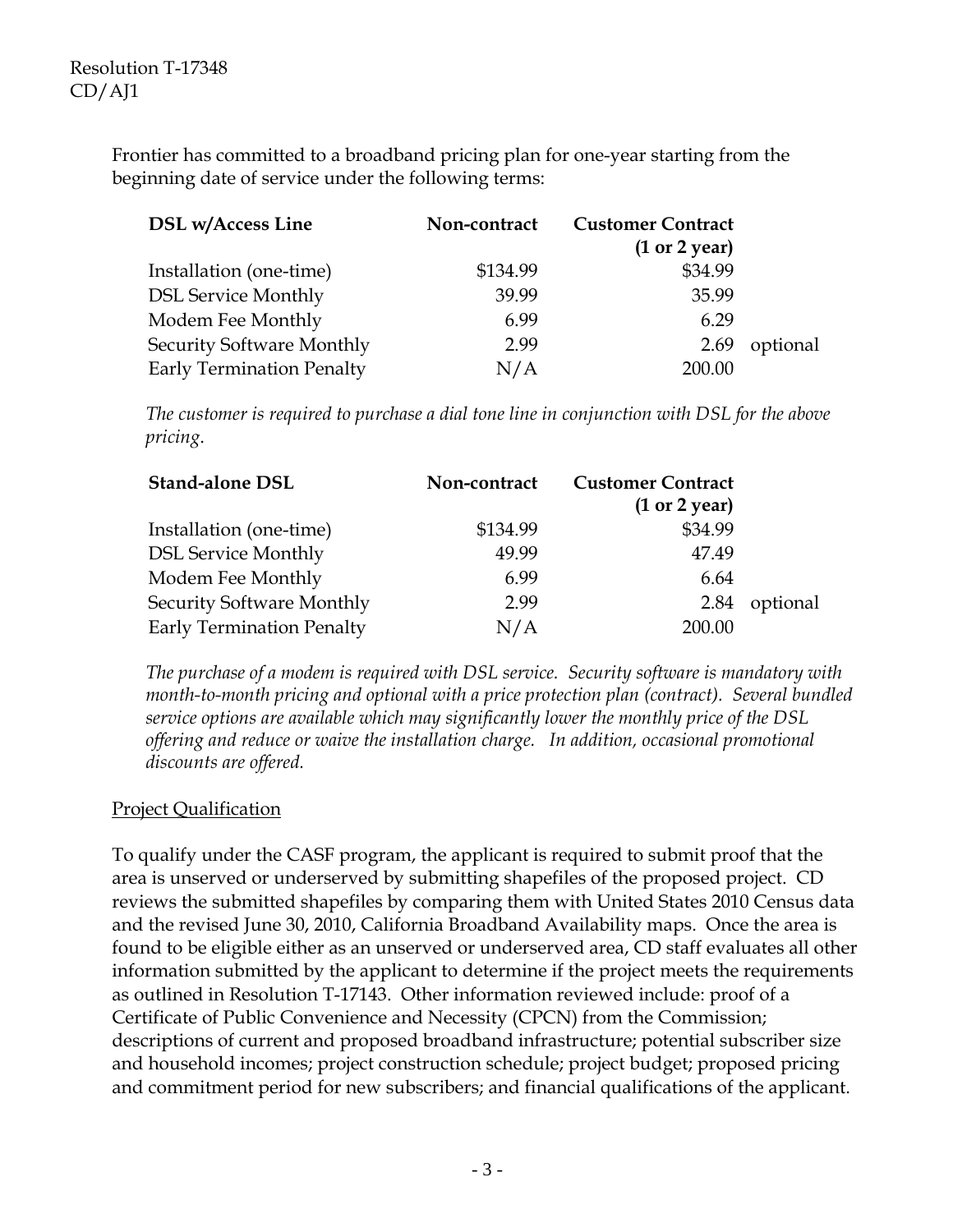As an initial step in the review of Frontier's application, CD checked the CBGs as submitted in the project application and corrected the CBGs as submitted to conform to the 12-digit format and the 2010 Census. Frontier agreed with these adjustments. Also, since the application was submitted back in January 24, 2011, CD requested an updated proposed project budget and deployment schedule to confirm if the information was still accurate. Frontier submitted an updated proposed project budget and deployment schedule. The proposed project budget slightly changed to take into account the latest cost of the DSLAM equipment and labor which drove the requested amount of CASF funds to be \$95,919.20 instead of \$93,552. The deployment schedule was also appropriately updated to have a project start date of November 2011 instead of March 2011.

CD then published the CBGs, zip codes, and map of the proposed project on the CASF Commission's CASF website page under "Pending New CASF Applications to Offer Broadband as of September 19, 2011" to afford interested parties the opportunity to challenge the proposed project areas. CD received no challenges. CD proceeded to evaluate the application with respect to the speed, service area, the applicant's commitment and ability to fund 60% of the project cost, the price commitment period, and the deployment schedule. CD found that the Alpine project meets CASF funding requirements with respect to the following factors:

- Speed the proposed speed offering of 3 mbps download and 1 mbps upload complies with the benchmark set by the Commission
- Service area- is determined to be underserved and covers 44 square miles
- Matching Funds of 60% of project cost the applicant has certified that the matching funds will come from their capital budget; the submitted balance sheet, income and cash flow statements show that the applicant has the financial capability to do so
- Price commitment period- the applicant has committed to a pricing plan of one year as required
- Deployment schedule the project will be completed within 5 months, well within the 24 month period construction timeline required

Based on its review, CD determined that Frontier's grant application qualifies for funding as an underserved area and meets the requirements of Resolution T-17143. CD recommends Commission approval of CASF funding for Frontier's Alpine project.

### Compliance Requirements

The Application Requirements and Guidelines on the awarding of CASF Funds set forth in Resolution T-17143 provide that a Performance Bond is not required if 60% of the total project costs come from the applicant's capital budget and is not obtained from outside financing sources. In its application, Frontier certified that 60% of the total project costs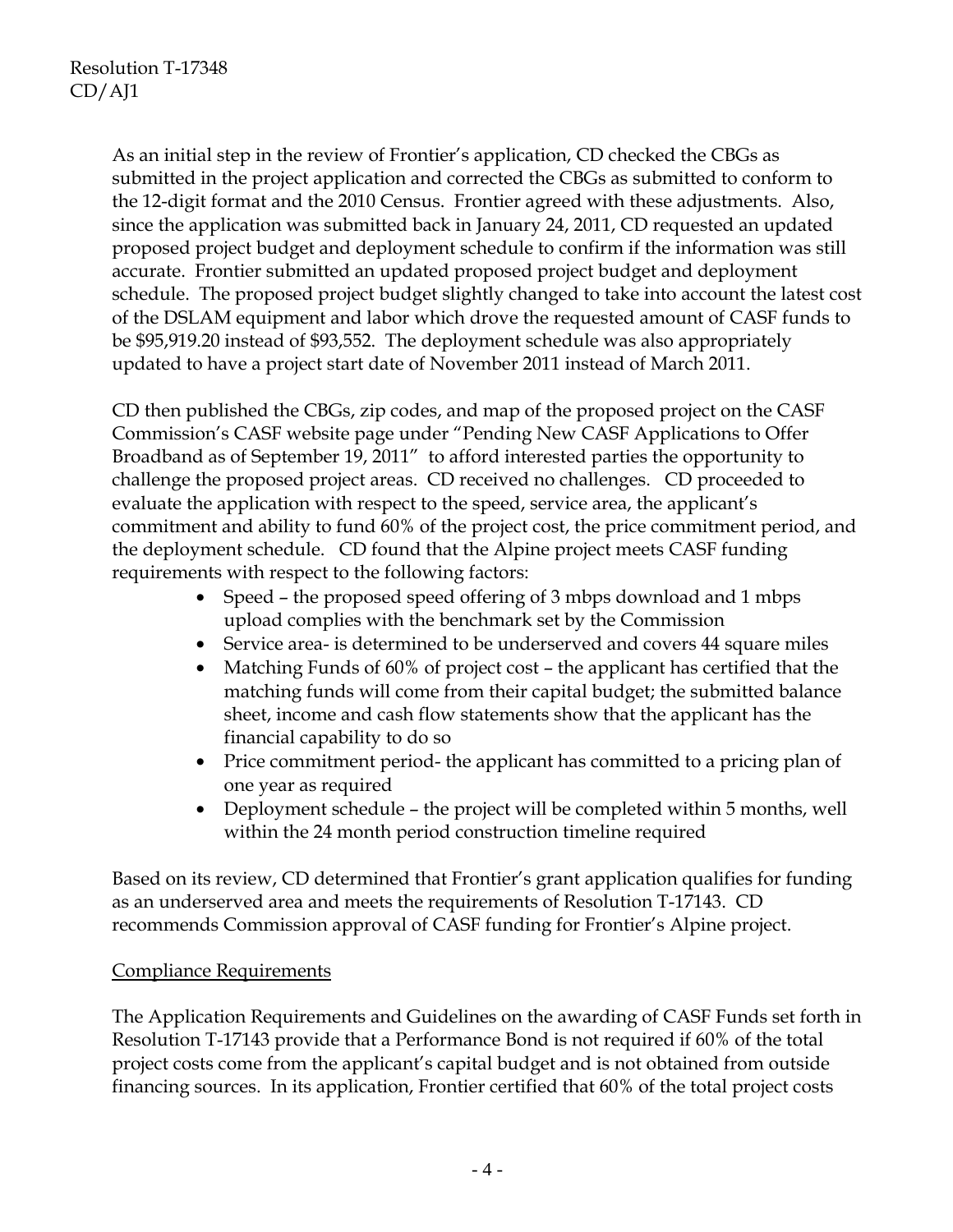Resolution T-17348 CD/AJ1

> will come from its existing capital budget. Therefore, a performance bond is not required for this project.

Frontier should comply with all guidelines, requirements, and conditions associated with the granting of CASF funds as specified in Resolution T-17143 such as compliance with the California Environmental Quality Act (CEQA) and the submission of FCC Form 477, among others.

For purposes of CEQA review, Frontier has provided the Commission with construction plans for the Alpine Underserved project area. DSLAM cabinets and equipment will be installed in existing Frontier sites with some trenching between the new and existing DSLAM cabinet sites. Accordingly, this project meets the criteria of the CEQA categorical exemption for minor alterations to land (CEQA Guidelines § 15304 G.) Thus, the Commission is not required to conduct an environmental review pursuant to CEQA before approving this project.

## **Payments to CASF Recipients**

Submission of invoices from and payments to Frontier shall be made in accordance with Section IX of Appendix A of Resolution T-17143 and according to the guidelines and supporting documentation required in Resolution T-17143.

Payment to Frontier shall essentially follow the process adopted for funds created under Public Utilities Code §270. The following table describes the timeline for processing CASF payments.

| Event                                                                                                       | Payment Cycle 1<br>(Day/Month)                       | <b>Payment Cycle 2</b><br>(Day/Month)                             |
|-------------------------------------------------------------------------------------------------------------|------------------------------------------------------|-------------------------------------------------------------------|
| Invoices due from Frontier<br>West Coast, to CD                                                             | 5 <sup>th</sup> of Month 1                           | $20th$ of Month 1                                                 |
| Payment letters from CD to<br>Information and<br><b>Management Services</b><br>Division (IMSD) <sup>2</sup> | On 19th of Month 1                                   | On 4 <sup>th</sup> of Month 2                                     |
| Invoices submitted from<br><b>IMSD</b> to State Controller's<br>Office (SCO) for payments                   | 20 <sup>th</sup> through 26 <sup>th</sup> of Month 1 | 5 <sup>th</sup> through 13 <sup>th</sup> of<br>Month <sub>2</sub> |

 $\overline{a}$ 2 The above schedule is contingent on the CASF recipient submitting clear, complete, and error-free invoices to CD. Additional time to process payments may be necessary if CD finds problems with the submitted invoices.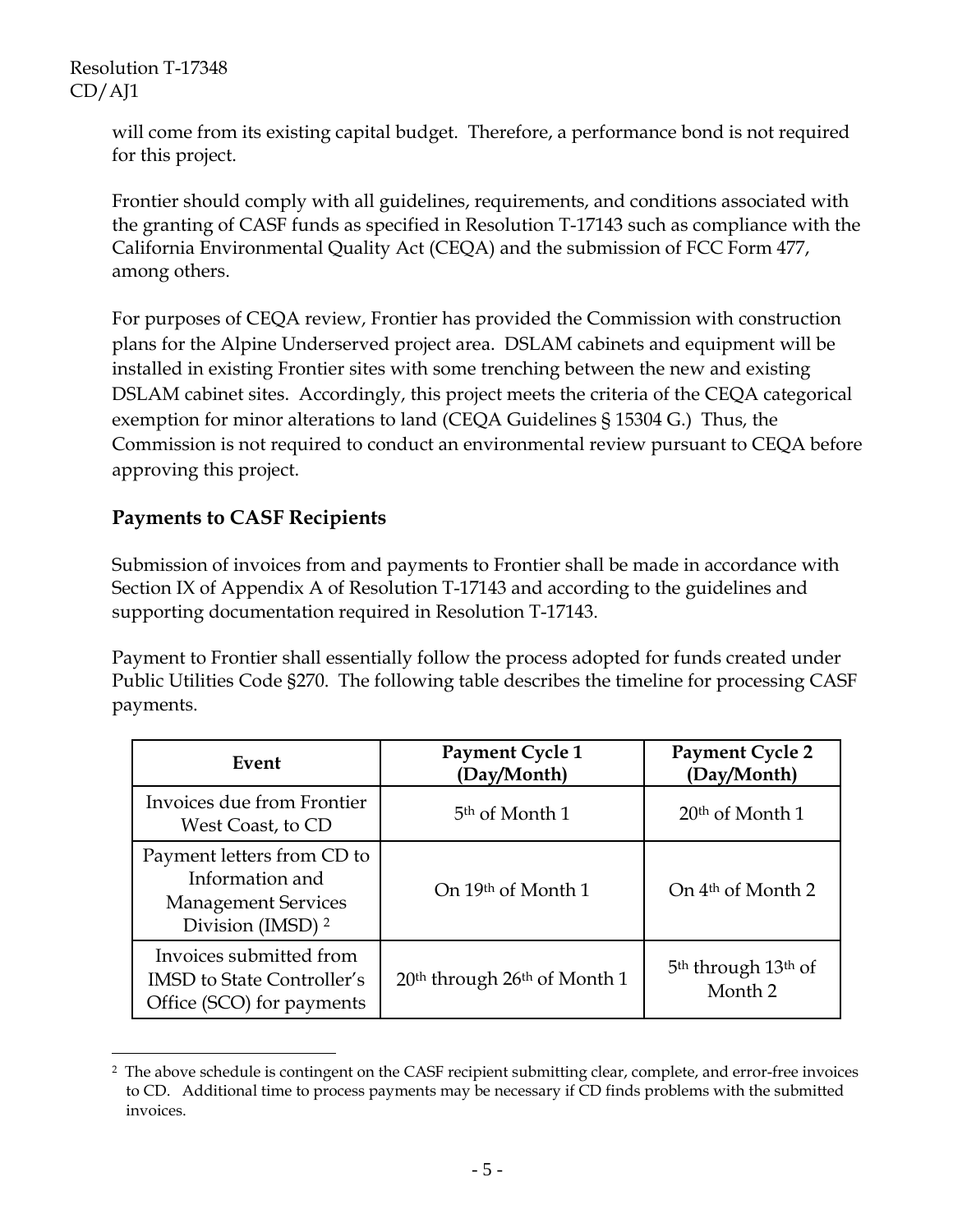Frontier may submit its invoices under Payment Cycle 1 or 2.

If any date in this payment schedule falls on a weekend or holiday, that date will be advanced to the next business day but the remaining dates in the payment schedule will remain unchanged. SCO requires 14 to 21 days to issue payment from the day that requests are received by SCO.

# **Comments on Draft Resolution**

In compliance with PU Code § 311(g), a notice letter was emailed on October 11, 2011, informing all applicants filing for CASF funding and parties on the service list of R.06-06- 028 of the availability of the draft of this Resolution for public comments at the Commission's website http://www.cpuc.ca.gov/static/documents/index.htm. This letter also informed parties that the final conformed Resolution adopted by the Commission will be posted and will be available at this same website.

No opening or reply public comments were submitted on this Resolution.

# **Findings**

- 1. The Commission established the California Advanced Services Fund (CASF) in Decision (D.) 07-12-054 as a two-year program that will provide matching funds of up to 40% of the total project costs for the deployment of broadband infrastructure in unserved and underserved areas in California.
- 2. Resolution T-17143, approved on June 12, 2008, adopts the application requirements and scoring criteria for the award of funds, a prescribed timeline for other filings, and notifications including a projected Commission Meeting date for final approval of award(s).
- 3. Frontier Communications Southwest, Inc. (Frontier) filed an application for CASF funding for its Alpine project on January 24, 2011. The Alpine broadband project is intended to extend high-speed internet service over a 44 square mile area through the expansion of Digital Subscriber Line (DSL) deployment into the more remote area of Frontier's rural exchanges. This expansion will involve the addition of DSL capability for 623 households in the Alpine County exchange that includes the Markleeville, Woodfords, Paynesville, Fredericksburg, and surrounding areas. The CBGs impacted by the project are: 060030100001 and 060030100002.
- 4. CD staff posted the map, **c**ensus block group**s** (CBG**s**) and zip code**s** lists by county for the Frontier Alpine project on the Commission's CASF website page under "Pending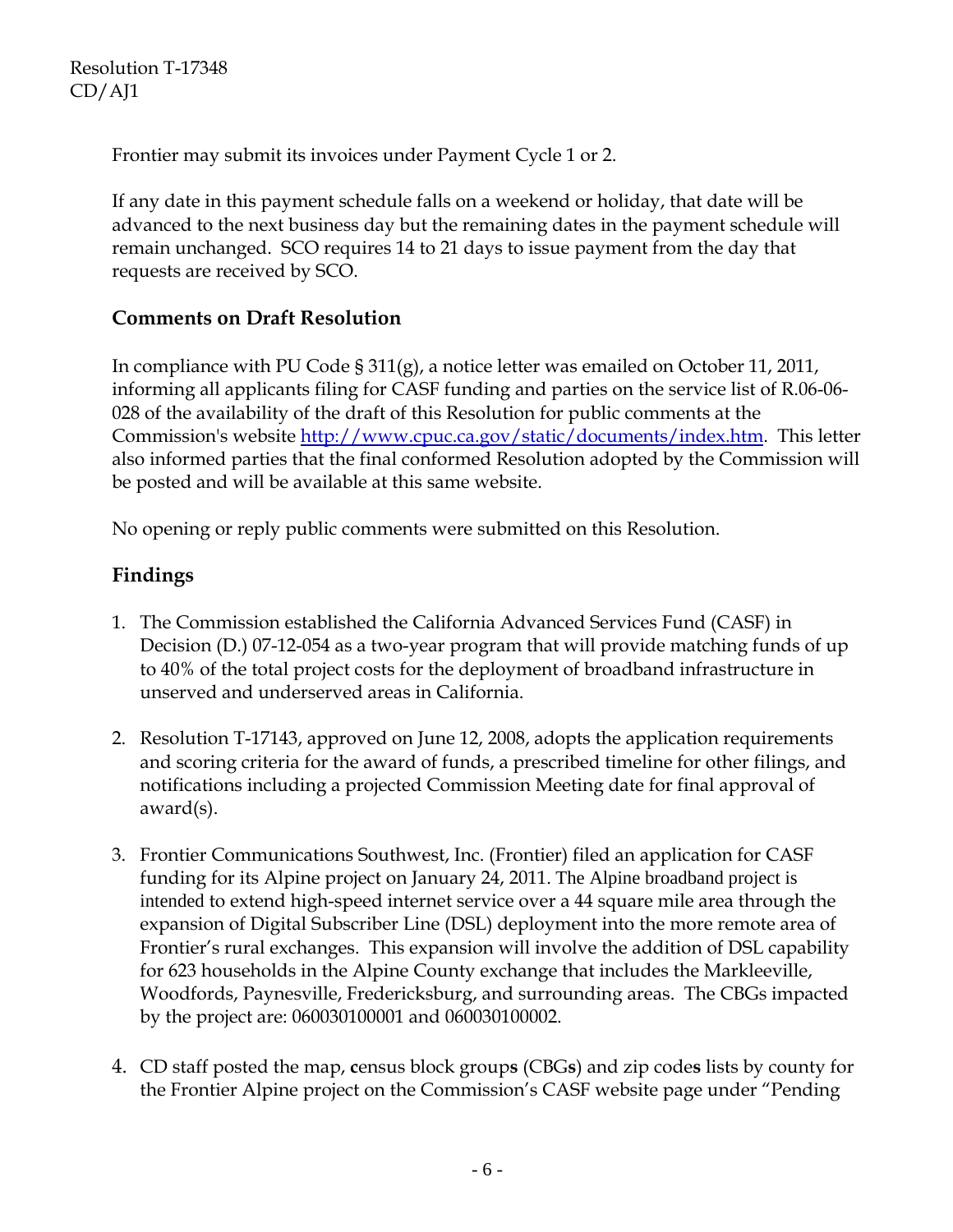New CASF Applications to Offer Broadband as of September 19." CD received no challenges to the proposed project areas.

- 5. CD reviewed and analyzed data submitted for the Frontier Alpine project CASF grant application to determine the project's eligibility for CASF funding. These data include, but are not limited to: proof of a Certificate of Public Convenience and Necessity (CPCN) from the Commission; descriptions of current and proposed broadband infrastructure; geographic information system (GIS) formatted shapefiles mapping the subject areas; assertion that the area is underserved; potential subscriber size and household incomes; project construction schedule; project budget; proposed pricing and commitment period for new subscribers; and financial qualifications of the applicant.
- 6. CD reviewed the submitted shapefiles which mapped the proposed broadband deployment using United States 2010 Census data and the revised June 30, 2010 California Broadband Availability maps. These maps helped to verify the existence or non-existence of broadband service areas and broadband speeds, where available.
- 7. Based on its review, CD determined that the project qualifies for funding under Resolution T-17143 and recommends Commission approval of CASF funding for Frontier's Alpine project.
- 8. The posting of a performance bond by Frontier is not required because 60% of the total project cost will be financed through Frontier's existing capital budget.
- 9. Frontier should comply with all guidelines, requirements, and conditions associated with the granting of CASF funds as specified in Resolution T-17143 such as compliance with the California Environmental Quality Act (CEQA) and the submission of FCC Form 477, among others.
- 10. The Commission finds the CD's recommendation to fund the Alpine project of Frontier as summarized in Appendix A to be reasonable and consistent with Commission orders and, therefore, adopts such recommendation.
- 11. A notice letter was emailed on September 11, 2011 informing all applicants filing for CASF funding and parties on the service list of R.06-06-028 of the availability of the draft of this Resolution for public comments at the Commission's website http://www.cpuc.ca.gov/static/documents/index.htm. This letter also informed parties that the final conformed Resolution adopted by the Commission will be posted and available at this same website.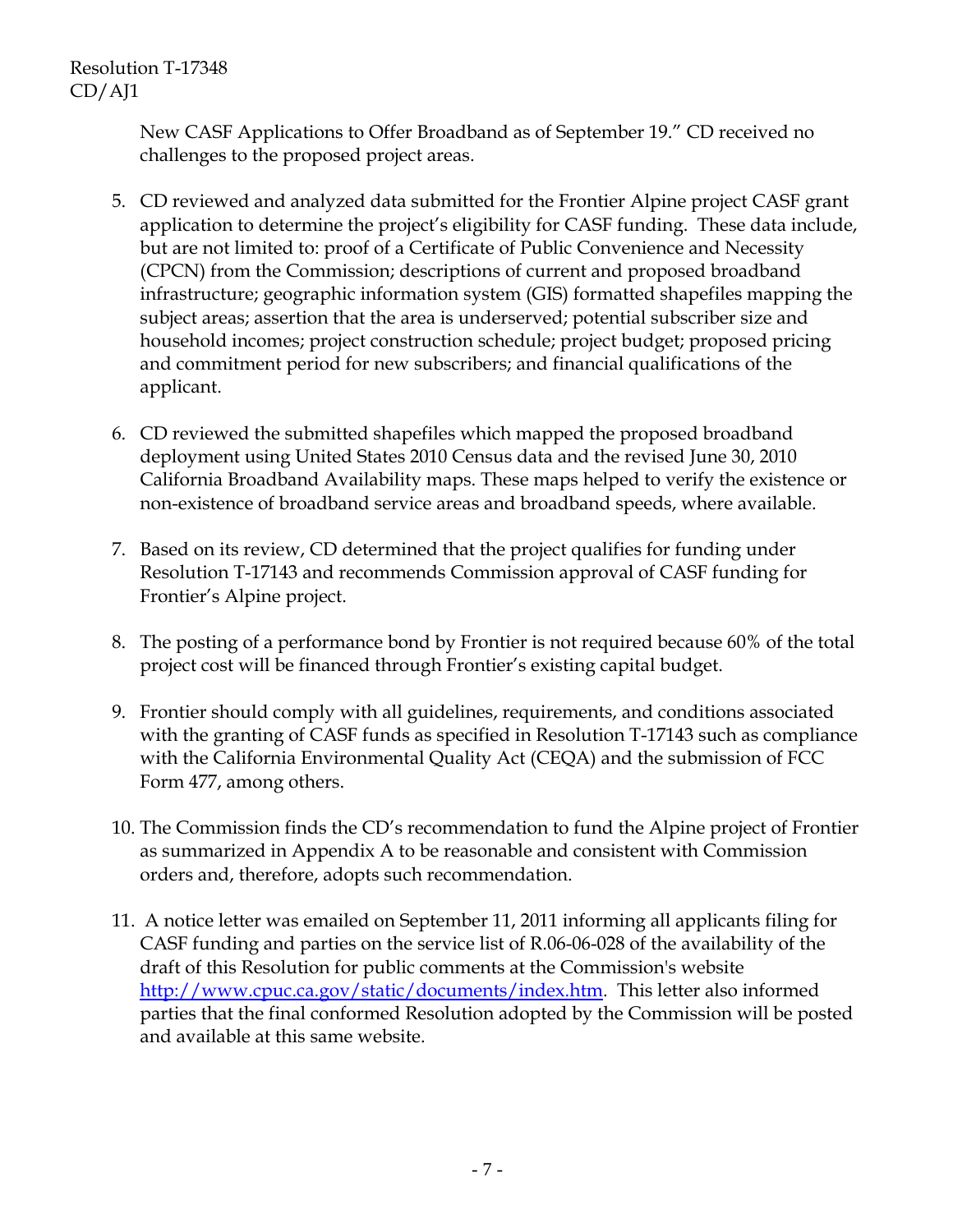- 12. This project meets the criteria of the CEQA categorical exemption for minor alterations to land (CEQA Guidelines § 15304 G.)
- 13. No opening or reply public comments were submitted on this Resolution.

## **THEREFORE, IT IS ORDERED that:**

- 1. The Commission shall award funding of \$95,919.20 from the California Advanced Services Fund to Frontier Communications Southwest, Inc. for the Alpine underserved area broadband project as described in the Discussion section and summarized in Appendix A of this Resolution.
- 2. The program fund payment of \$95,919.20 for this underserved project shall be paid out of the CASF fund in accordance with the guidelines adopted in Resolution T-17143.
- 3. Payments to the CASF recipient shall be in accordance with Section IX of Appendix A of Resolution T-17143 and in accordance with the process defined in the "Payments to CASF Recipients" section of this Resolution.
- 4. The CASF fund recipient, Frontier Communications Southwest, Inc., shall comply with all guidelines, requirements and conditions associated with the CASF funds award as specified in Resolution T-17143.

This Resolution is effective today.

I hereby certify that this Resolution was adopted by the Public Utilities Commission at its regular meeting on November 10, 2011. The following Commissioners approved it:

/s/ Paul Clanon

PAUL CLANON Executive Director

MICHAEL R. PEEVEY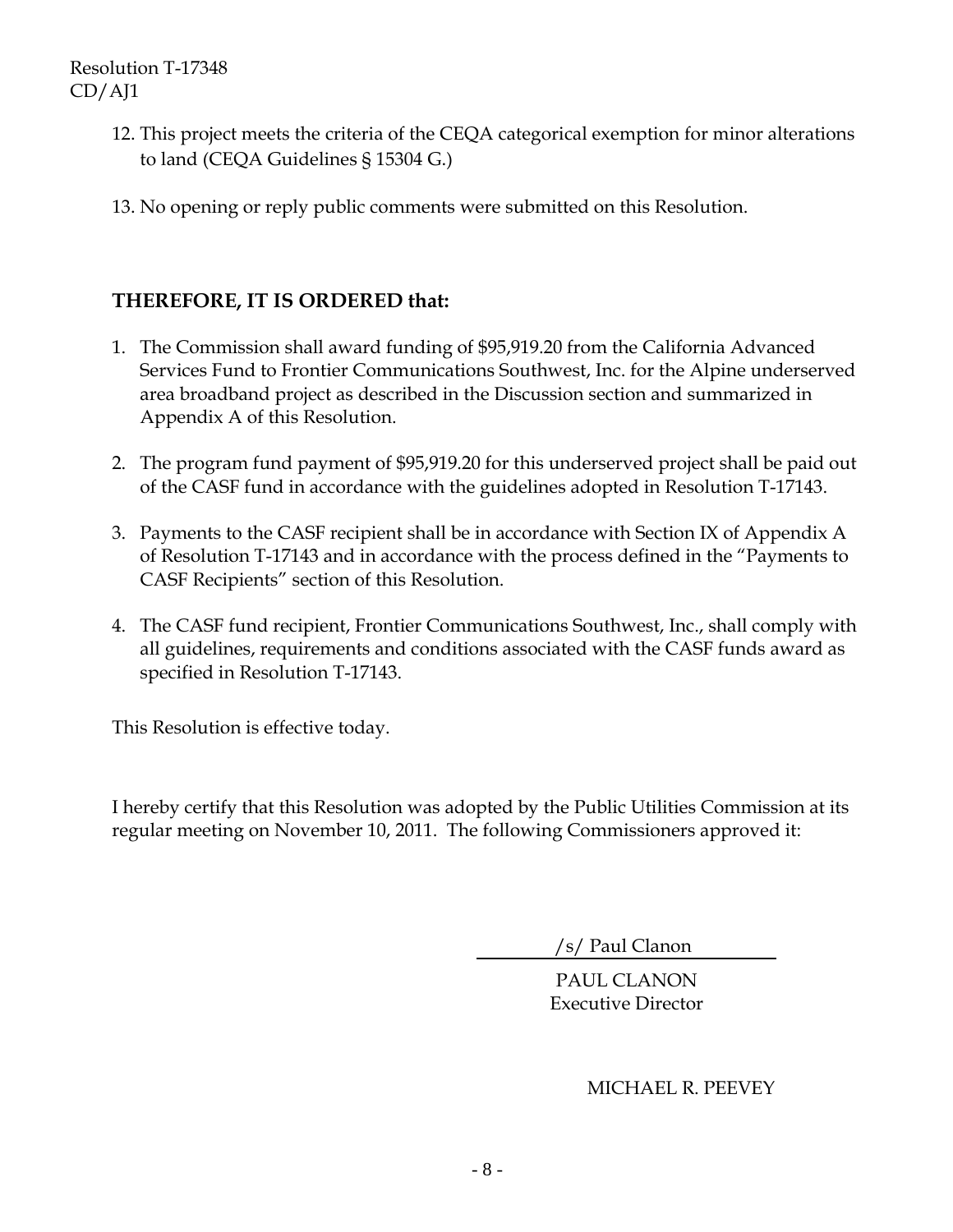Resolution T-17348 CD/AJ1

President

TIMOTHY ALAN SIMON MICHEL PETER FLORIO CATHERINE J.K. SANDOVAL MARK J. FERRON Commissioners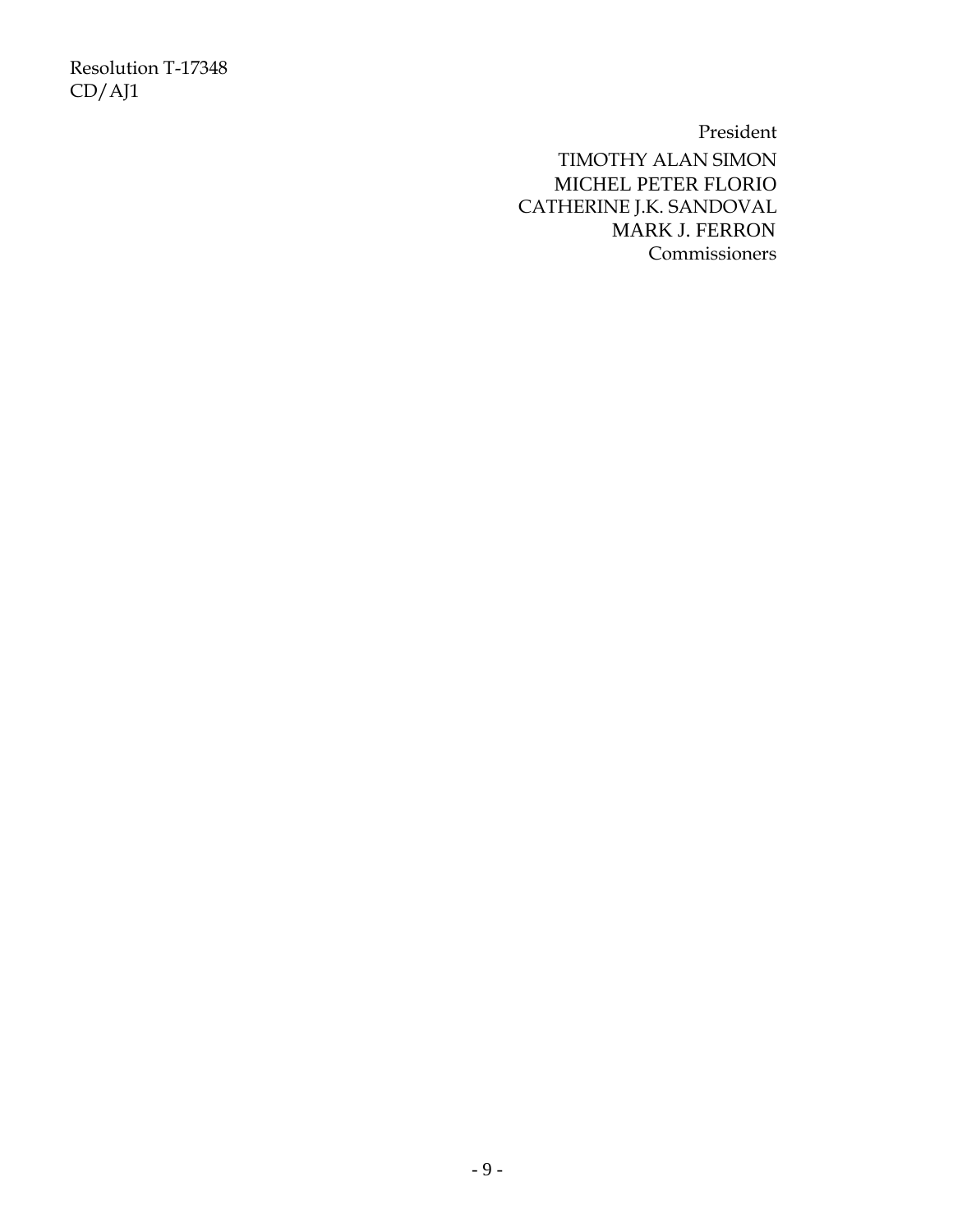### **APPENDIX A Resolution T- 17348 Frontier Southwest, Inc. Alpine Project Key Information**

| <b>Project Name</b>                                                              | Frontier Southwest, Inc. Alpine Project                                                        |  |  |
|----------------------------------------------------------------------------------|------------------------------------------------------------------------------------------------|--|--|
| Project Plan                                                                     | Expansion of Digital Subscriber Line (DSL) through the<br>addition of three new Adtran DSLAMs. |  |  |
| Project Size (in square miles)                                                   | 44                                                                                             |  |  |
| Download / upload speed (in<br>Mbps)                                             | 3 Mbps/1 Mbps                                                                                  |  |  |
| Location                                                                         | <b>Alpine County</b>                                                                           |  |  |
| <b>Community Name</b>                                                            | Markleeville, Woodfords,<br>Paynesville,<br>Fredericksburge and<br>surrounding areas           |  |  |
| CBGs/Household Income                                                            | 060030100001 / \$37,857                                                                        |  |  |
|                                                                                  | 060030100002 /<br>\$47,188                                                                     |  |  |
| <b>ZIP</b> Codes                                                                 | 96120                                                                                          |  |  |
| <b>Estimated Potential Subscriber</b><br><b>Size</b><br>Households / Subscribers | 381                                                                                            |  |  |
| Deployment Schedule (from<br>Commission approval date)                           | 5 months                                                                                       |  |  |
| <b>Proposed Project Budget</b>                                                   |                                                                                                |  |  |
| Total                                                                            | \$239,798                                                                                      |  |  |
| <b>Amount of CASF Funds</b><br>Requested (40%)                                   | \$95,919.20                                                                                    |  |  |
| Internally funded (60%)                                                          | \$143,878.80                                                                                   |  |  |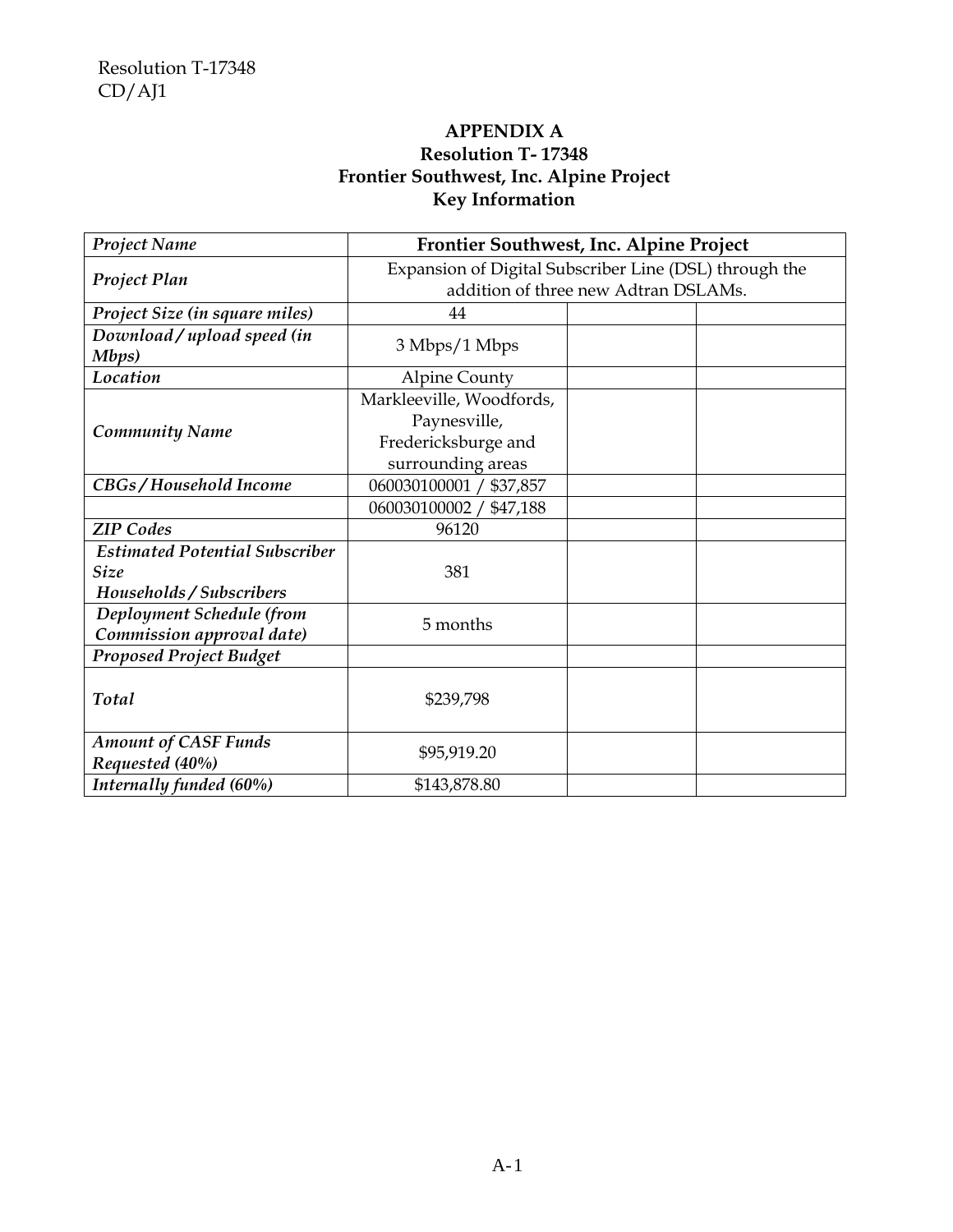

#### **APPENDIX A Resolution T- 17348 Frontier Southwest Inc., Alpine Project Shapefiles**